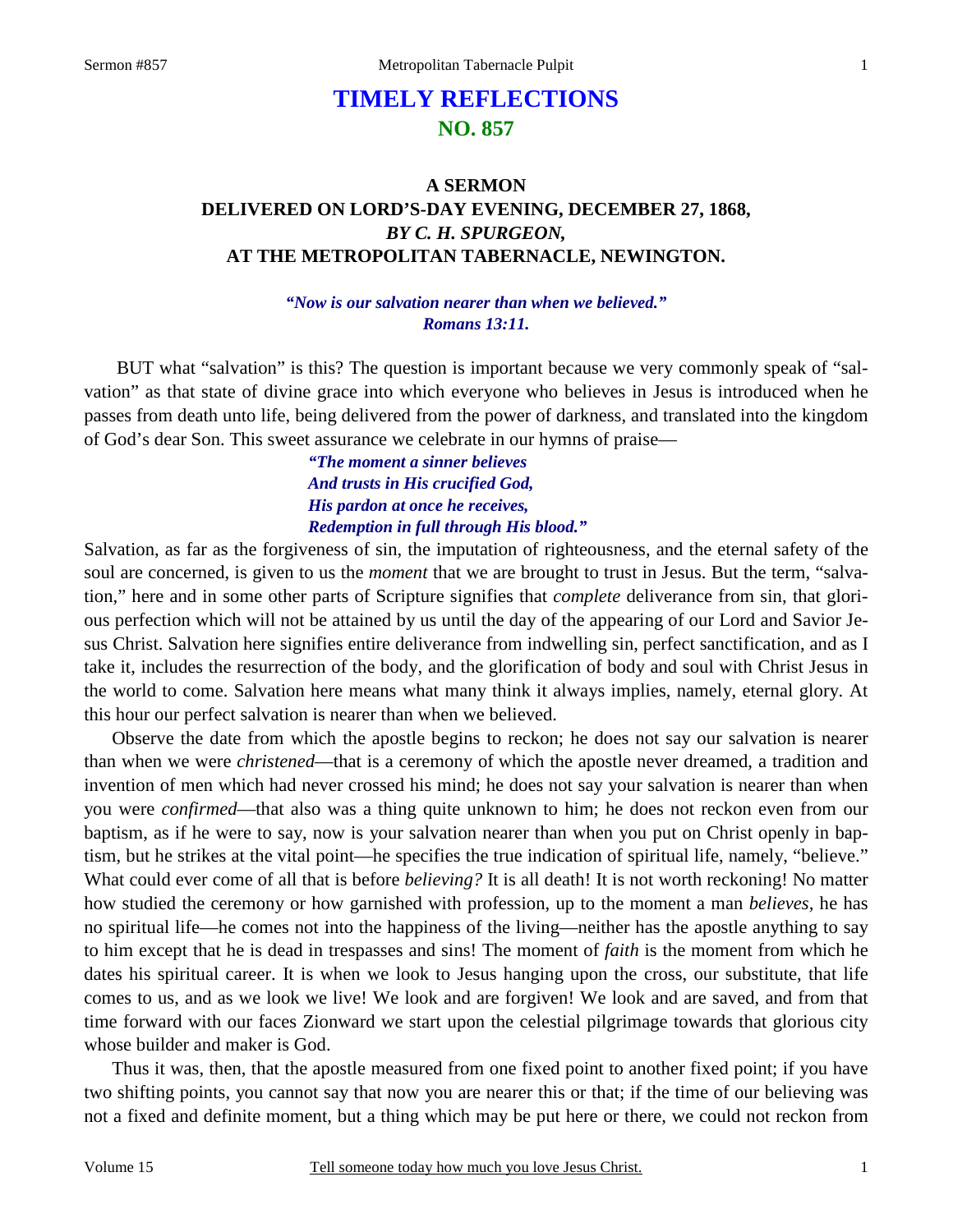that, and if the time of our emancipation from this body, and our complete salvation were unsettled, precarious—a point that moves, a sort of planetary star, we could not say we are getting any nearer to it. But the apostle takes a fixed point. There is a man saved; he has believed in Christ. That day he believed in Christ, yes, that very *minute,* he may not know *which* minute, but God knows, that very *second—*at that tick of the clock in which he trusted in Christ, he became a new man—old things were passed away, and all things became new, and therefore that is a fixed and definite point in that man's history from which to date. And there is another point, settled by God in the divine decree, never to be removed, neither to be ante-dated nor post-dated—a moment when those who believe shall be with Christ where He is, and shall be like He, and shall behold His glory forever!

 Now, between these two points you and I, if we have believed, are sailing! And this evening at the close of the year it seemed meet for me to haul up the log, and to note where we are on the sea that rolls between these two blessed points, and to congratulate my fellow believers that now—tonight, we are nearer the eternal port by the space of many years than when we first slipped our cable, hauled up the anchor, and began to sail towards the haven of everlasting rest. "Now is our salvation nearer than when we believed."

 I have been told—I have not been on the voyage, but I have been told that in going to Australia it has frequently been the custom to toast "Friends behind," till they get half-way; and then it changes to, "Friends ahead." "Here's to the helm, Friends behind," and then near to the port, "Friends ahead." Well, I am going to say something tonight about *things behind,* and then we shall congratulate you as we talk of *things ahead.* "Now is our salvation nearer than when we believed."

**I.** THE THINGS THAT ARE BEHIND. I want you to look back a little, all of you who have started from the point of believing.

 Recollect—and it will do you good to recollect it—when you believed. Oh, that blessed day! Of all the days we have ever seen, that was, in some respects, the brightest of all! Not to be compared with the day of our natural birth, for that was a day of our first weeping, but in the day of our new birth, we wept tears of sacred joy! We were thrust from death into life, from condemnation to acceptance, from everlasting peril into eternal safety—

#### *"Happy day, happy day! When Jesus washed my sins away!"*

That was the day, we may say, when we left the first shore—and you all know those who are going round the world to dwell on the other side, always look back with great satisfaction at the day when they left. When the vessel was first tugged out of dock, and safely towed down to the deep, and began to try the deep sea wave, what congratulations there were of friends—and many tears, no doubt, and waving of handkerchiefs, and hurrahing, as the vessel left the port. Well, now, in our case we remember how our friends and kinsfolk in Christ rejoiced over us—how glad they were to hear us tell the tale of saving grace! They prized us as a new-born child is prized in the household. No, not only friends below, but the angels looking down from heaven rejoiced over us as repenting sinners! And surely, if it were worth their while to rejoice when we *believed,* we need not blush to go back to that period. It is not very long with some of you—well, be grateful; it is a long time with some of you; some of us can, no doubt, count 20 years since we first knew the Lord! Happy years they have been, too! And happy was that day when we became first enlisted in His service—when we first left the shores of earth to try and find the new country, the better land. Yes, "when we believed." We will dwell upon that time, and let our souls ring the sweet silver bells of gratitude as we bless the Lord that we were not left to perish in our natural unbelief, but that we have believed in Christ Jesus.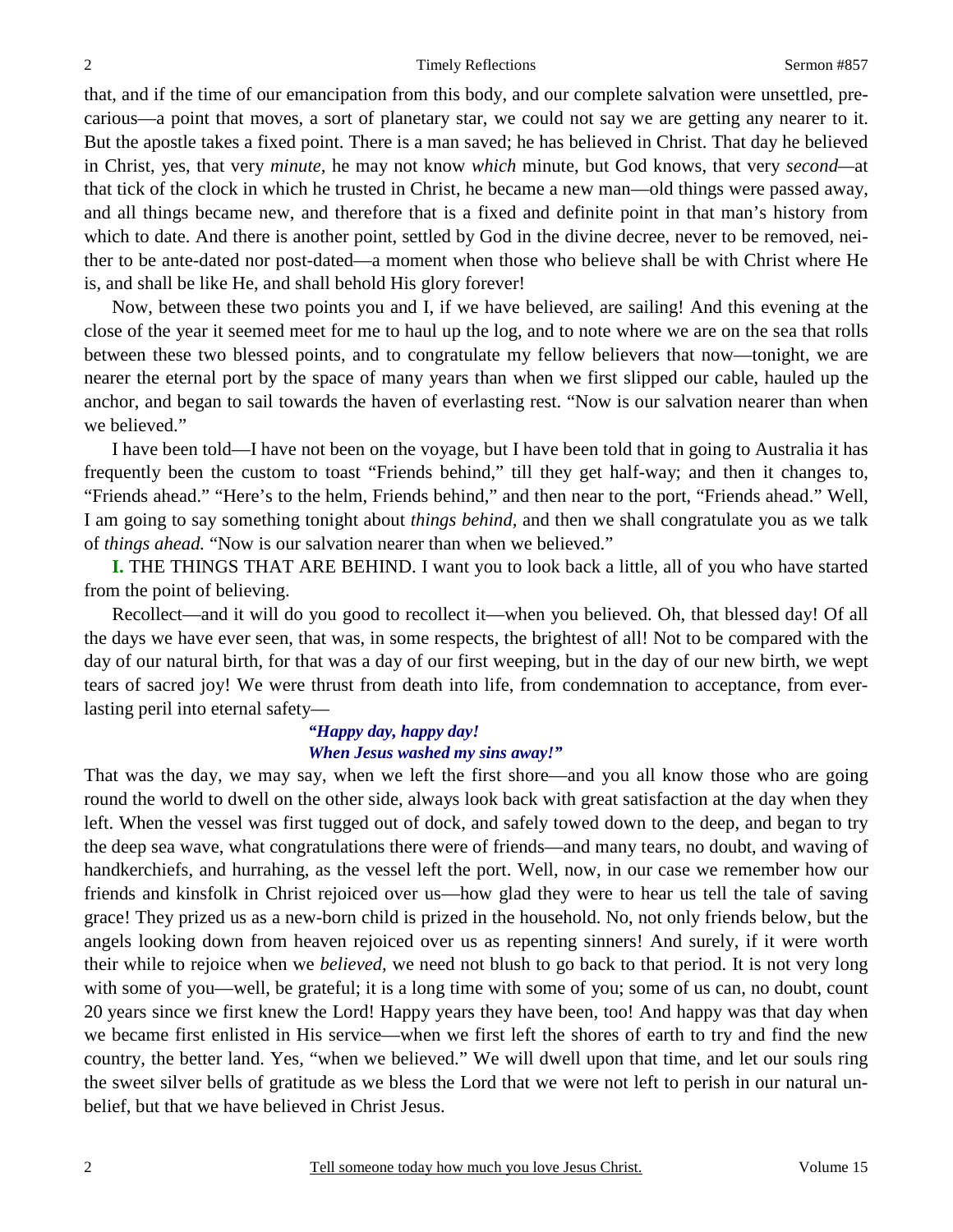#### Sermon #857 Timely Reflections

 Since then—now turn to your logs—since then we have had a good number of storms; I remember that first storm we had in that Bay of Biscay, for there is generally such a bay as that soon after the mariner gets off from shore. What a tempest it was! We had not long rejoiced before all our rejoicing was gone; we had not long found Christ before we thought that Satan himself had found us! We fancied it was all a delusion; we were ready to give up our confidence; we had thought at first that the moment we believed there would be an end of conflicts, but we discovered that it was *then* the conflicts began, and perhaps one of the severest storms our vessel has ever had was at the first! You remember it. And we have had many since then, when the waves of unbelief have made us stand and tremble. You have seen one washed overboard that you thought very dear; you have yourselves suffered loss, and endured great peril; you were glad to get some of your treasures, "But there," you said, "let the ingots go." Now the ship rights! Happy were you if you might, by losing earthly substances and carnal joys, find peace and safety in Christ! You remember, too, when you had to sail very slowly in the thick fog, and keep the whistle always sounding, and the look-out you had to keep at the bows for fear you should run into something and come to mischief, and you remember when you had almost gone too far, and you just caught sight of the red lights, for if you had but gone a little further your soul would have been wrecked, cast away forever. But mercy interposed at the precise moment, when there was time yet to tack about and save the vessel, and rescued us in the hour of temptation, saved us as by fire.

Well, now, why do I call these things to your remembrance, but to make you bless the name of your God? You have been nearly shipwrecked, but you are not wrecked; the storm has been very furious, but above all the billows Jehovah's power has kept and preserved you; your feet had almost gone, your steps had well near slipped, but the divine power interposed in everlasting grace, and to this day—a wonder unto many, but especially a wonder to yourself—you are still on the road towards the celestial city, and you are nearer to it than when you first believed!

 But I would not have your recollection of what is behind be altogether saddened. Remember, beloved, you have had a great deal of fair weather, too, since you left the port of believing. Oh, there have been happy days with us! Blessed days, as the days of heaven upon earth! We have sailed along with a favoring breeze; all has been happy within our spirits, and peace, like a river, has abounded in our souls. Let us praise the name of God for this! Life is not the dreary thing that some men say it is; it has its sorrows, for what rose has not its thorns? Thistles spring up in it, but after all, who would not expect the thistles to grow here and there in the midst of a harvest field? But we bear our testimony that we have not had such a bad time of it after all—

#### *"The men of grace have found glory begun below, Celestial fruit on earthly ground, From faith and hope may grow."*

So that behind us, since the hour we first believed, there are the storms from which we have escaped, but there are also the mercies, the loving-kindnesses which we dare not, and will not forget.

 Behind us, too, dear brothers and sisters—and this will be a mingled thought, behind us, how many opportunities of service have we left? When we sailed ourselves, there were with us many other little ships, and some of these—ah, some of these, have been cast away and shipwrecked before our eyes! In that night of storm, when we ourselves were hard beset, a companion vessel that bade fair to make as good a voyage as our own, went to pieces and was never heard of again! A great professor foundered his hypocrisy was discovered, and his profession ruined forever. Another, who seemed to be as ardent for the cause of Christ as we, passed away, stranded on simple pleasures, broken to pieces on the rocks of worldliness, and lost, and yet we preserved! Blessed be God, we are preserved! But we have had many opportunities of seeking out the distressed, of bringing some of the shipwrecked ones to safety.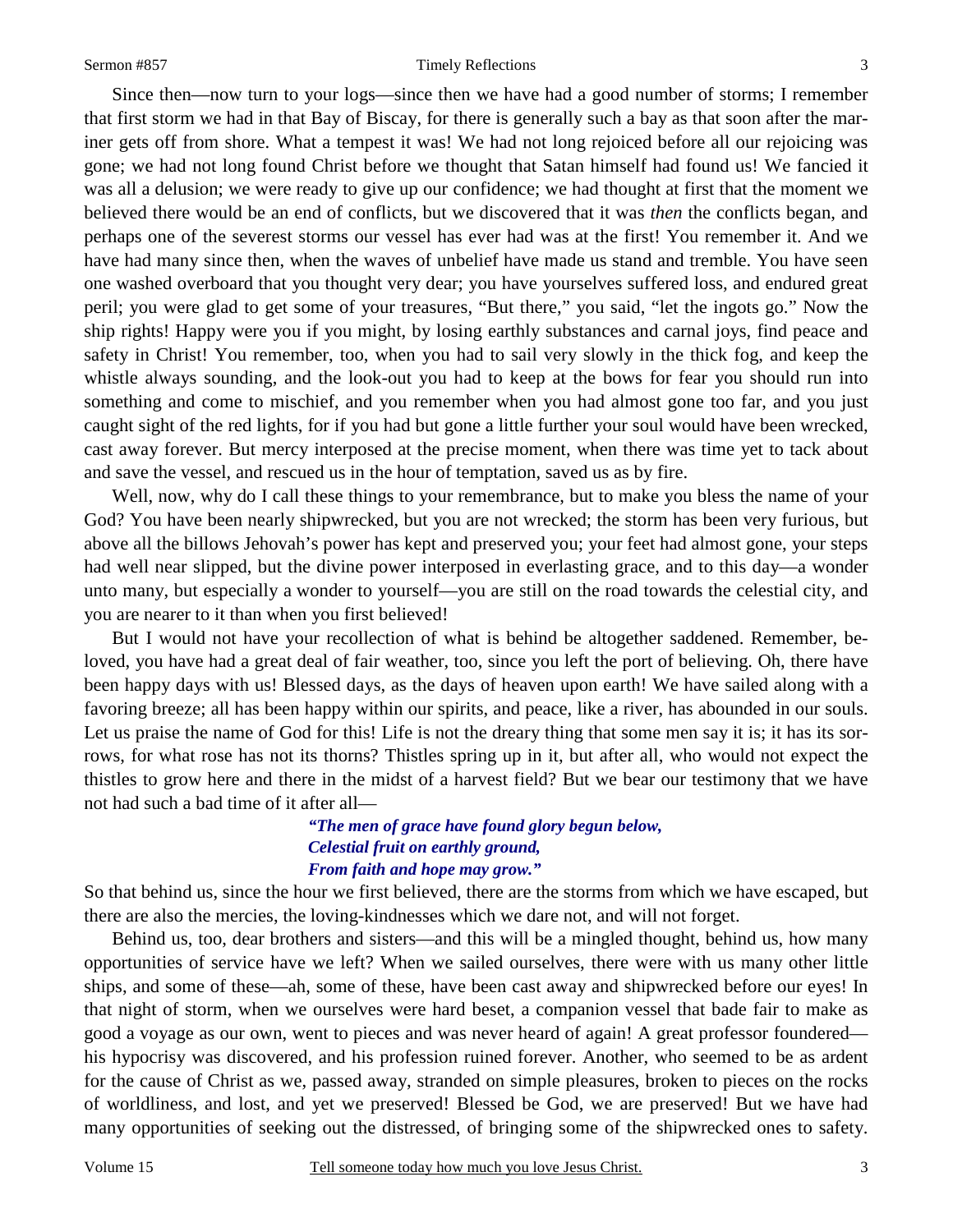Did we always do it? Well, I hope there are many of you who during past years, have been the means of bringing some to Christ; I know many of you have, but I fear some of you have not; just before this sermon commenced I saw one who wished to make a profession of her faith in Christ, and she traced her conversion, she said, to the prayers of one of our members. I dare say you would know him if I were to mention his name—a humble brother, and I was so thankful to think that God should bless his prayer in the family to the conversion of one who had listened to him. May all of us be looking out for others, and endeavoring to bring them to Christ. But what a sad thing it is if we have to recollect that in our sailing we have rescued none from the storm; if we are compelled to say, "I saw the signals go up, I know they were firing minute-guns of distress, but I passed them by; I never sent aid there, and whether they were saved or lost I do not know; I had enough to do to look to myself. I never looked to them." During this year hundreds have gone to their graves; some of your own children, perhaps, or neighbors. Are you clear of their blood? Are you clear of their blood? It would be an awful piece of brutality if a boat full of poor shipwrecked mariners, far out at sea, saw a vessel in the offing, and yet that vessel would not turn aside to help them! And that is exactly the conduct of many professors of Christ; they see others perishing, but they will not tell them the way of salvation; they neither pray for them, nor labor for them—but they let them go down to hell unwept, unpitied, and uncared for. Where are your hearts of compassion, professors, that you have done this? Perhaps you have done it. If so, do not merely *regret*, but earnestly *amend!*

We ought to recollect, again, that since we left the fixed point of believing, and began to voyage onward towards the point of glory, we have had many opportunities of serving the Lord Jesus, and, I may ask, have we always availed ourselves of them? I wish we had sung as many hymns for Christ as He deserved! O that I could have put upon His head the crown which He deserves to have of His poor servant whom He has delivered out of bondage, and made to rejoice in liberty! O that I had always spoken up for His name; that I had poured a broadside into His enemies whenever I had an opportunity! We can sometimes sing*—* 

> *"Is there a lamb among the flock, I would disdain to feed? Is there a foe before whose face, I fear Your cause to plead?"*

And though we sing it, and mean it, yet I fear many of the lambs are not fed, and before many a foe we do not plead the cause of Christ; golden opportunities of bringing glory to Christ are allowed to go by. Alas for this! If we could weep in heaven, we might weep the loss of such opportunities! But instead of weeping, let us earnestly pray that for the future we may serve the Master with heart, and soul, and strength, so long as we have any being.

**II.** Thus much about things behind. And now, very briefly, indeed, ANTICIPATION OF THOSE WHO ARE AHEAD, AND OF THE THINGS THAT ARE AHEAD.

 Keeping our lookout, expecting to see other storms, and soon to reach a fairer clime, what is there which we are expecting? I cannot fail to expect more storms between this and the fair haven; there shall be more blustering winds and tossing billows; it is not over yet; it was not all smooth behind—it cannot be all smooth ahead. But there is this to be said—though there may be many more storms, they must be fewer in number than they were; there cannot be as many, for so many have already gone! As we are nearer home, the trials are fewer that we have to bear. You are getting through them, Christian, every one, as you pass it, leaves one the less. Be comforted, then, be comforted! And how few storms must remain for some of you? "I am on the *better* side of seventy," said one. "Why," said another, "I thought you were seventy-seven." "So I am," he said, "and that is the right side of 70—it is the nearest side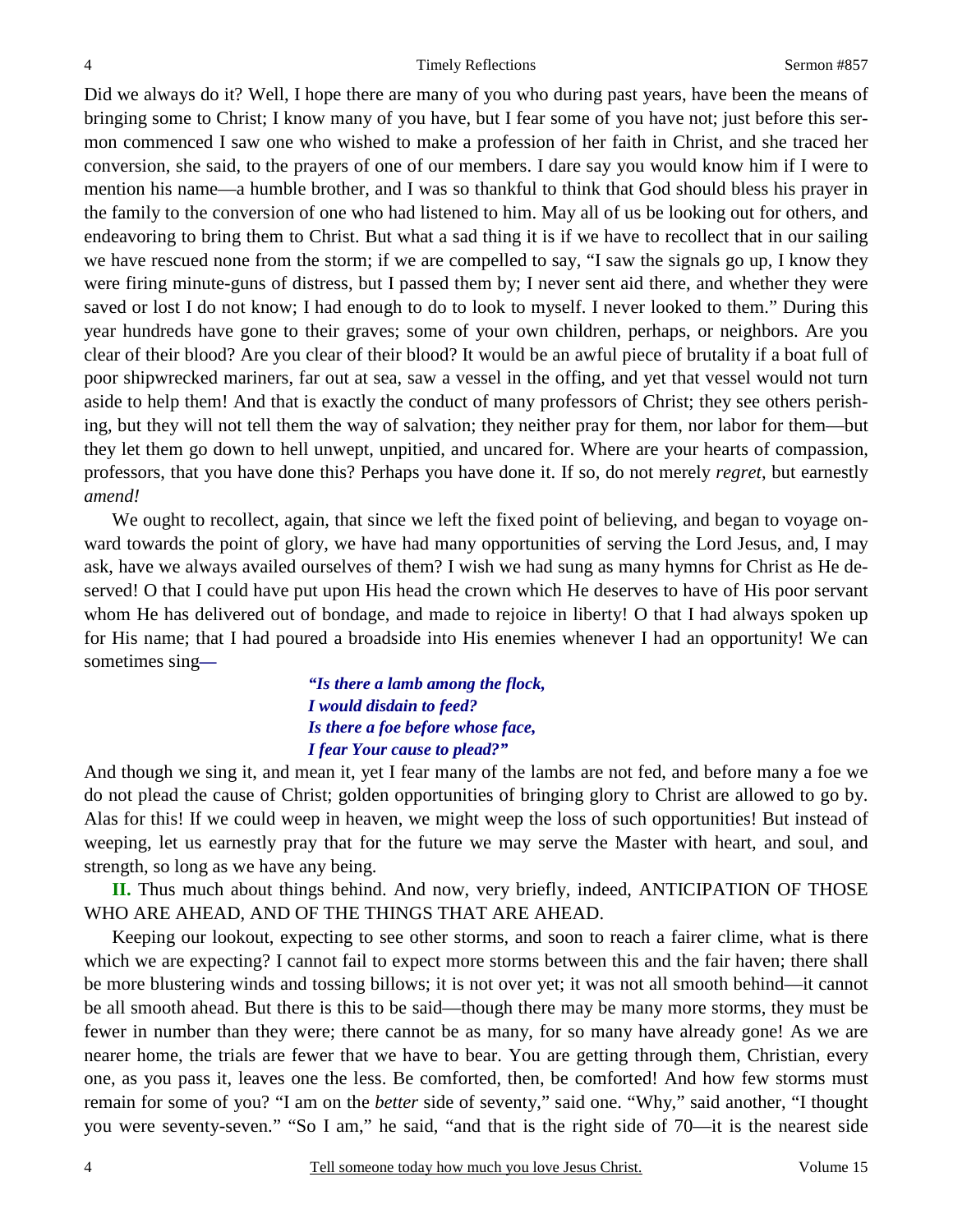home." Can you not trust God for the next half-dozen years? You will not have more than that, perhaps. You cannot expect to have twenty; He has helped you for 70, will He not help you for another ten? Will He change at the last? Has he up to now taught you to trust in His name, and brought you so far to put you to shame? Has He finished the entire house but the last course of bricks, and will He not complete it in due course? Surely He will! Be of good courage! There are few storms, after all, that are ahead, to those who have passed through many already. The further we are on the road, the less there is of it to bear.

 Beloved, there will be fairer winds yet, thank God; we cannot suspect it will be *all* storms, but it would be folly to suppose there would be none! It would be greater folly still to suppose it would be all boisterous weather. Before we reach the heavenly plains, or walk the golden streets, there is a land called Beulah, which John Bunyan pictures in his *Pilgrim's Progress,* and surely it is no realm of fancy. In old age God's people are often brought into a peaceable frame of mind where their confidences are always bright, their enjoyment of Christ always great—where they have not those molestations which afflicted them when they were young; they have come to perfect peace and rest. We can expect this, and we will steer on towards it! There are calm days ahead! Christ will be with us! Our communion with Him shall be sweet. Do you know, I look forward in days to come to the oft-recurring refreshment of our Sabbaths; if we are to be spared, there will always be these oases in the desert; though we have, some of us, our hardest day's work, and often wish we could sit in a pew and hear somebody else, yet there is no day like the Sabbath, after all! Oh, what a blessed help it is to heaven! If we had not those windows, the earth would be a blank indeed, but with these sacred windows, that which would otherwise be a hard black wall, shutting out all light, becomes a very palace, and we look through these windows up to the better palace, where the eternal Sabbath shall be our portion! Well, there are these Sabbaths ahead! There is the outpouring of the Spirit! There are covenant blessings to be participated in, and there is the safety which providential grace can bring, all lying ahead of us. Let us, then, be comforted and pass on.

 And there will be more opportunities ahead. Now, you young people especially, should be looking out. I spoke of occasions of serving God which we had wasted. Do not let us waste any more, but gird up the loins of our lives; let this be our prayer, that we may snatch every opportunity by the wing, take time by the forelock, and in the service of God contend with might and main for the truths of God. The wheels of eternity are sounding behind us—life must be short! To those to whom it is longest it is but brief! Work on, worker! You have scarcely time to finish your day's work! Waste not a second! Throw not away these priceless hours! Speed! Speed! Speed! As with sevenfold wings it glides forward swifter than the thunderbolt! Oh, pause not! Trifle not! O Christian, if you would take your crowns up to your Lord, and great sheaves from the harvest, "work while it is called today, for the night comes in which no man can work." "It is high time," says our apostle, "to awake out of sleep." Would that you would consider it! Be not as those who open their eyes in the morning only to close them again, like the sluggard with the reflection, "I need not bestir myself just yet." But start, man, from your slumbers as one who feels that he has slept too long, and must now briskly cast off dull sloth, bestirring himself with eager haste to do his appointed task—to redeem the time, to reclaim the golden hours, for, consider this, your calling is of God, and the King's business requires haste.

 But looking still further ahead, let us tonight, when we remember we are nearer our salvation than when we believed, begin to think of what that salvation will be. How near it may be to some of us, it were not possible for us to tell. But 24 hours may take some of us there—yes, less time than that! What is the distance between earth and heaven? It only takes a second of time—

> *"One gentle sigh, the fetter breaks. We scarcely can say, 'They're gone!'*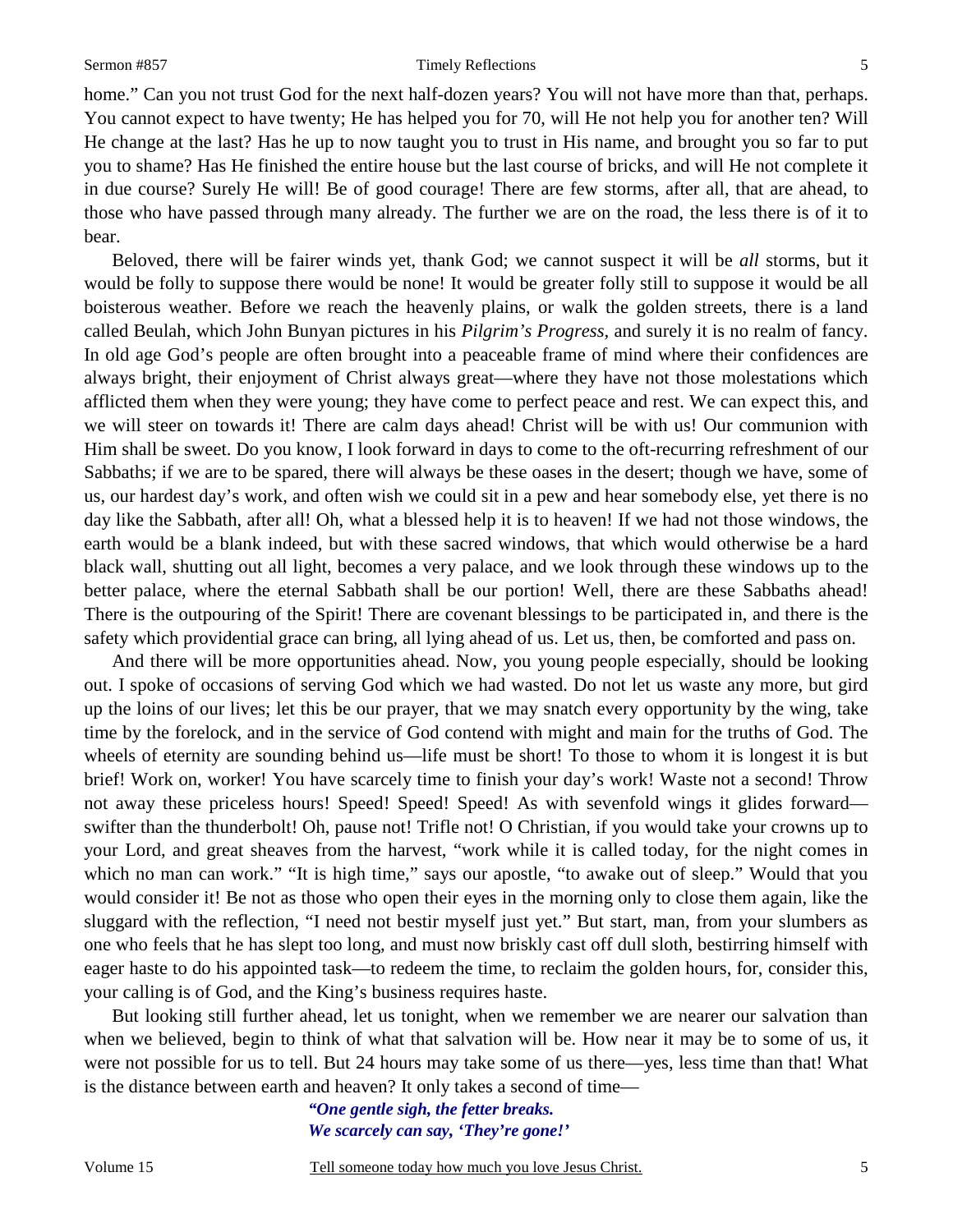### *Before the willing spirit takes Her mansion near the throne."*

 Now, what shall we see when we get there? Well, first we shall see Jesus; and the sight of Him, oh, say no more—think of it! The vision of the Man of Sorrows! Our Beloved who gave Himself for us once to see Him, once to fall at His feet, and speechless there to lie—bursting with gratitude, which even there shall be inexpressible! Oh, what a heaven to be with Him! Then, next to Jesus, we shall be with all the bright spirits that have gone before us. Those who go to Australia begin forgetting father and mother that they left behind, because they are thinking of the brother and sister that went before; they will be at the landing place to meet them. Some of you have dear children that went home in infancy; some of you have a dear wife or a husband, and they have been looking for you; I do not doubt they will know you; it will be one of the joys of heaven to reunite these broken ties. I do not think Rowland Hill was at all foolish when he rode over from Cambridge, a distance of 13 miles, to see an old woman who was upon her dying bed. He said, "You are older than I am, but I am getting older and, even now, I sometimes think they have forgotten me; but in the meantime, as you are going first, take my love to the four great Johns—John who leaned on Jesus' bosom, and John Bunyan, and John Calvin, and John Knox; take my love to them, and tell them poor old Rowly will be coming by-and-by." I cannot doubt but that the message was delivered. I think there is such a connection between earth and heaven that we shall see those who have gone before. How comfortable it must be to some aged ones when they think that though they are taken from that part of the family which remains on earth, they have a larger family circle probably in heaven than here! It was so with a poor old man who accosted me the other day in a country lane, and asked me for something. As I gave to him, I said, "How is it you are so poor?" "Ah," he said, "everybody is dead that ever cared for me." "But," I said, "surely there is somebody left?" "No, sir," he said, "there is nobody; I buried my poor old wife last year; we had two or three children, and they all died; my brother had five or six, and they died years ago, and the people who were young in my time, they are all gone; I do not know anybody now, nobody cares for me." So too wrote one, who, if I am not mistaken, had been a votary of fashion in her gay circles—

> *"The friends of youth, manhood and age, At length are all laid in the ground. A unit I stand on life's stage, With nothing but vanity round. I wander bewildered and lost, Without impulse or interest view; And all hope of my heart is at most— To soon bid the desert adieu. But this derelict state of man's lot, That fate to the aged ordains, Bids the heart turn the thoughts where it ought, Nor seek worldly cure for its pains. Thus I turn from the past and the lost, Close the view my life's picture supplies; And while penitent tears pay the cost, Blot the follies of mirth from my eyes."*

 Well, but what a comfort to such a one if he could but feel that though there is nobody here, yet there are plenty there among those who are gone before to greet and love him! So, let us salute those who are ahead; we cannot yet see the bright light at the harbor's mouth, but we know we are on the right tack,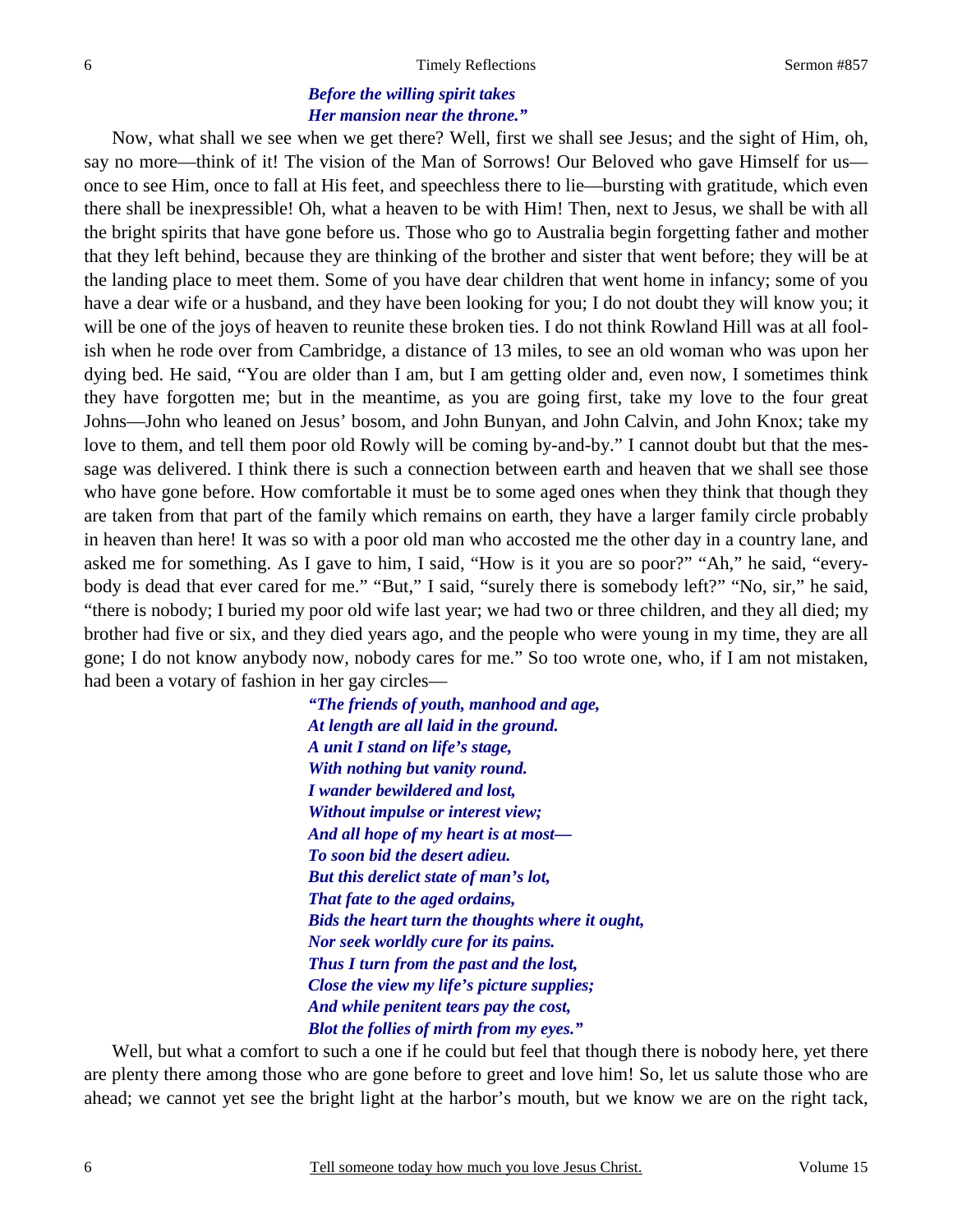and that God's eternal Spirit is driving us on towards the harbor. O let us still think of them, and sing as Wesley did*—* 

#### *"Even now by faith we join our hands With those who went before, And greet the blood-besprinkled bands On the eternal shore."*

I shall not delay you, however, with these anticipations; there are some mournful reflections with which I will close. The Lord Jesus, whose eyes of fire can read all hearts, knows this night that there are some of you who are not nearer your salvation than when you believed, because, first, you never did believe; and, secondly, that which you are nearer to is not salvation. Alas, Alas, alas, is it true that you have not believed? What does that mean? It means, with some of you that you have violated conscience for from your youth up you knew the beauties of godliness, and the brightness of a holy life, but you have chosen evil in defiance of the inward monitor. You have elected to be an enemy of God! You have not believed, and so have been a traitor to your own conscience. And you have done it in the face of a hundred warnings—hundreds, did I say? No, hundreds of *thousands* of invitations! Are there not some of you who seem resolved to go to hell over a mother's tears and prayers? You are pressing forward in the wrong way in defiance of the admonitions of a father who is now in heaven; a godly education trained you for the sky, but your own choice has doomed you to another fate. Alas, there are many in this congregation who have done violence to the Holy Spirit; there are many who have been accused, convicted, startled, made to pray; and yet tears have been brushed away; they have plunged into gaiety! They have returned to thoughtlessness! And so the hour of divine grace, and the opportunity of mercy, they have flung to the winds. If I knew the private history of a good many who have seats in this tabernacle, it would be a dreadful story of striving against every good principle, not for their own good, but for their own evil! You have fought not with devils, but with angels! You have fought with angels that you might be permitted to damn your own souls! You have contended with eternal mercy, and not for the crown of your victory, but that you might ruin yourselves forever! If men were half as earnest to be *saved* as many seem to be to be *lost,* it were a blessed change, but oh, the struggles of conscience, the murdering of godly thoughts, the putting of the bowstring about the neck of solemn conviction which has been committed by some who are here! You have not believed—not believed! And here it is, the last Sunday night of 1868! Though three, four, five, six, or 10 years ago you were promising to mend and look hopeful, here you are just the same, with this label to be put upon you—*not believed, confirmed unbelievers, enemies to God!* 

Well now, there comes this horrible thought across my mind, and I wish I did not feel compelled to utter it, but I must. Then, since you are not believing, your eternal *destruction* is nearer than ever it was; it must be so! Look at the vessel, the bows were in that direction, she is sailing that way. Cannot you see the trail she has left in the ocean? Do you not see everything indicates she is fast set towards that dreadful rock that shall grind her to pieces? It is not merely that the helm seems thus turned, but there is a current underneath the vessel which seems to be bearing it along swiftly, and apparently the life of some of you is towards evil and towards hell. Your whole tenor of life seems to bear you that way; your inclinations, your companions, your very business seem to have acted like a gulf stream to bear you on towards ruin! Besides that, the wind is blowing that way—that wind that blew you into the theater last night, that blows you into carnal company, into the house of vice, that is drawing you fast, I say, into fierce temptations while you grow more and more reckless of the consequences. What with the helm set, and perpetually nailed fast so that it should not be moved, a current under the vessel, and the wind filling her sails great God, how is she speeding on towards her eternal fate! But, worst of all, there is the engine within